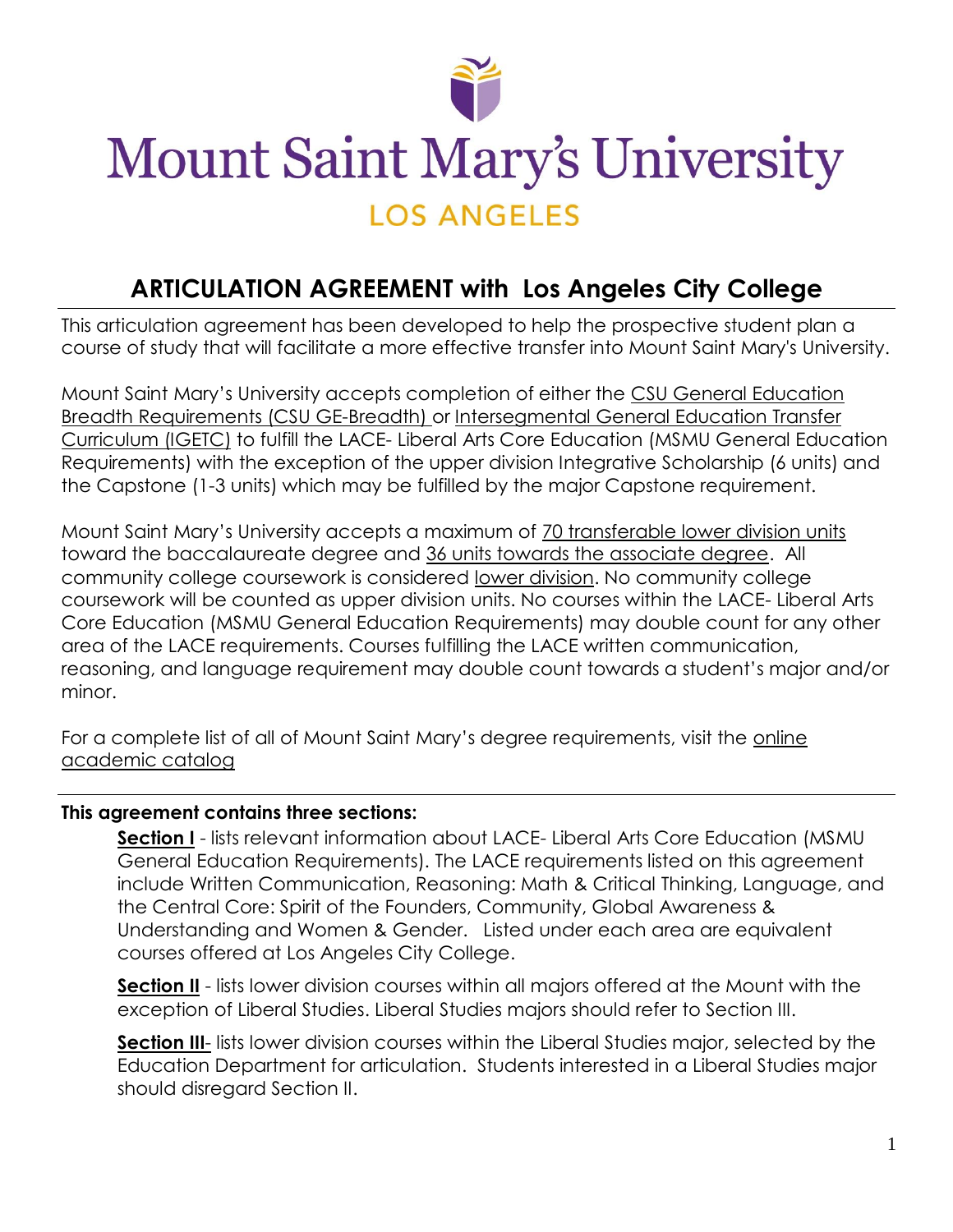## <span id="page-1-0"></span>**SECTION I: LACE General Education Requirements**

| <b>MSMU REQUIREMENT</b>                                                                                          | LACC Course # (Please refer to catalog for course title)                                                                                                                                                                                                                                                                                                                                                                                                                                                                                                                                                                                                    |  |
|------------------------------------------------------------------------------------------------------------------|-------------------------------------------------------------------------------------------------------------------------------------------------------------------------------------------------------------------------------------------------------------------------------------------------------------------------------------------------------------------------------------------------------------------------------------------------------------------------------------------------------------------------------------------------------------------------------------------------------------------------------------------------------------|--|
| <b>WRITTEN</b><br><b>COMMUNICATION: ENG 1A (3)</b><br>units with a grade of C or better)                         | <b>ENGLISH 101</b>                                                                                                                                                                                                                                                                                                                                                                                                                                                                                                                                                                                                                                          |  |
| <b>WRITTEN</b><br><b>COMMUNICATION: ENG 1B (3 units ENGLISH 102, ENGLISH 103</b><br>with a grade of C or better) |                                                                                                                                                                                                                                                                                                                                                                                                                                                                                                                                                                                                                                                             |  |
| <b>REASONING: Math (3 units)</b>                                                                                 | MATH 215, MATH 216, MATH 227, MATH 230, MATH 236,<br>MATH 237, MATH 240, MATH 245, MATH 260, MATH 261,<br>MATH 270, MATH 275                                                                                                                                                                                                                                                                                                                                                                                                                                                                                                                                |  |
| <b>REASONING: Critical Thinking (3)</b><br>units)                                                                | PHILOSOPHY 5, PHILOSOPHY 6, PHILOSOPHY 8                                                                                                                                                                                                                                                                                                                                                                                                                                                                                                                                                                                                                    |  |
| <b>LANGUAGE</b>                                                                                                  | Required for Bachelor of Arts degree only<br>$\bullet$<br>A student who begins a language must complete<br>course 1 and 2 of the same language<br>Students whose native language is not English may<br>$\bullet$<br>demonstrate academic proficiency in English as a<br>second language by passing the TOEFL<br>examination with scores above 550.<br>• To meet the requirement students must<br>demonstrate proficiency at the second semester<br>level. If they have knowledge, and test into the<br>second semester of the language, they need only<br>take the second semester course, i.e., Span 2.<br>Language courses must be college-level courses. |  |
| <b>CENTRAL CORE</b>                                                                                              |                                                                                                                                                                                                                                                                                                                                                                                                                                                                                                                                                                                                                                                             |  |

12 units of course work with 3 units completed in each category. Courses may not be taken directly within, or cross-listed within, a student's major department. No more than 2 courses may be taken within a single department.

| <b>CENTRAL CORE: Spirit of the</b> |                                            |
|------------------------------------|--------------------------------------------|
| <b>Founders (3 units)</b>          | PHILOSOPHY 1, PHILOSOPHY 14, PHILOSOPHY 32 |
|                                    |                                            |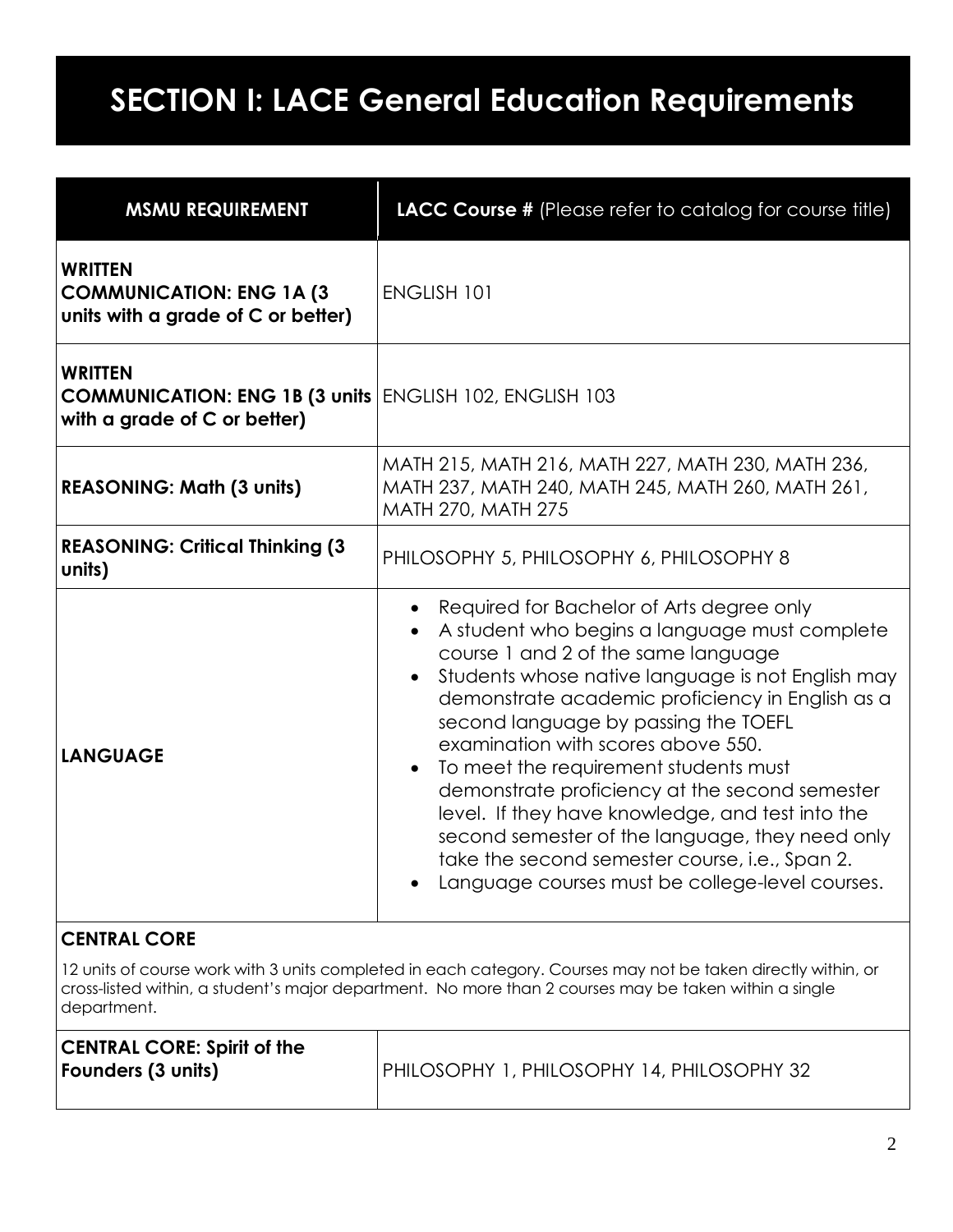| <b>CENTRAL CORE: Community (3)</b><br>units)                          | AFRICAN-AM 4, AFRICAN-AM 5, AFRICAN-AM 7,<br>ANTHROPOLOGY 102, CHICANO 7, CHICANO 8,<br>ECONOMICS 1, ECONOMICS 2, ENGLISH 219, HISTORY 7,<br>PHILOSOPHY 20, POLISCI 5, SOCIOLOGY 1, SOCIOLOGY 2,<br>SOCIOLOGY 11                                                                                                                                                                                              |
|-----------------------------------------------------------------------|---------------------------------------------------------------------------------------------------------------------------------------------------------------------------------------------------------------------------------------------------------------------------------------------------------------------------------------------------------------------------------------------------------------|
| <b>CENTRAL CORE: Global Awareness</b><br>&<br>Understanding (3 units) | ARTHISTORY 103, ART HISTORY 110, ARTHISTORY 120,<br>ARTHISTORY 130, ARTHISTORY 139, ARTHISTORY 140,<br>ARTHISTORY 151, ARTHISTORY 171, DANCE 805,<br>ENGLISH 211, ENGLISH 212, ENGLISH 214, ENGLISH 219,<br>GEOGRAPHY 2, HISTORY 1, HISTORY 2, HISTORY 7,<br>HISTORY 86, HISTORY 87, HUMANITIES 6, HUMANITIES 8,<br>HUMANITIES 31, PHILOSOPHY 30, PHILOSOPHY 40,<br>POLITICAL SCIENCE 2, POLITICIAL SCIENCE 7 |
| <b>CENTRAL CORE: Women &amp; Gender</b><br>(3 units)                  | <b>ENGLISH 239, HUMANITIES 8, SOCIOLOGY 12</b>                                                                                                                                                                                                                                                                                                                                                                |

**Please Note:** Other courses not listed in the above sections may be approved for LACE credit.

For MSMU applicants, an official transcript evaluation is completed as part of a student's admission into the Mount.

<span id="page-2-0"></span>For current MSMU students, a Transfer Credit Clearance form must be completed before registering for the course to ensure transferability.

## **SECTION II: Major Equivalents**

- Major course evaluations are based on our traditional baccalaureate program's major requirements. The Weekend and Evening program's major requirements may vary from the list. All students should consult with advisors for requirement variations.
- All possible lower division courses for each major are listed. Please note some majors have multiple course options for fulfilling the same degree requirement. Consult the current college catalog to determine if your specific major has "either/or" options with the courses listed below.

## **AMERICAN STUDIES**

| <b>MSMU Course #</b> | <b>MSMU Course Title</b>          | LACC Course # (Please refer to<br>catalog for course title) |
|----------------------|-----------------------------------|-------------------------------------------------------------|
| <b>BUS4</b>          | <b>Business Foundations &amp;</b> | <b>BUSINESS 1</b>                                           |
|                      | Analysis                          |                                                             |
| <b>BUS 5/POL 5</b>   | <b>Business Law I</b>             | LAW <sub>1</sub>                                            |
| <b>BUS 92/PHI 92</b> | <b>Business Ethics</b>            |                                                             |
|                      | Great Works in American           |                                                             |
| <b>ENG 20</b>        | Literature                        | <b>ENGLISH 207 or ENGLISH 208</b>                           |
| <b>ENG 26</b>        | Literature of the                 |                                                             |
|                      | American West                     |                                                             |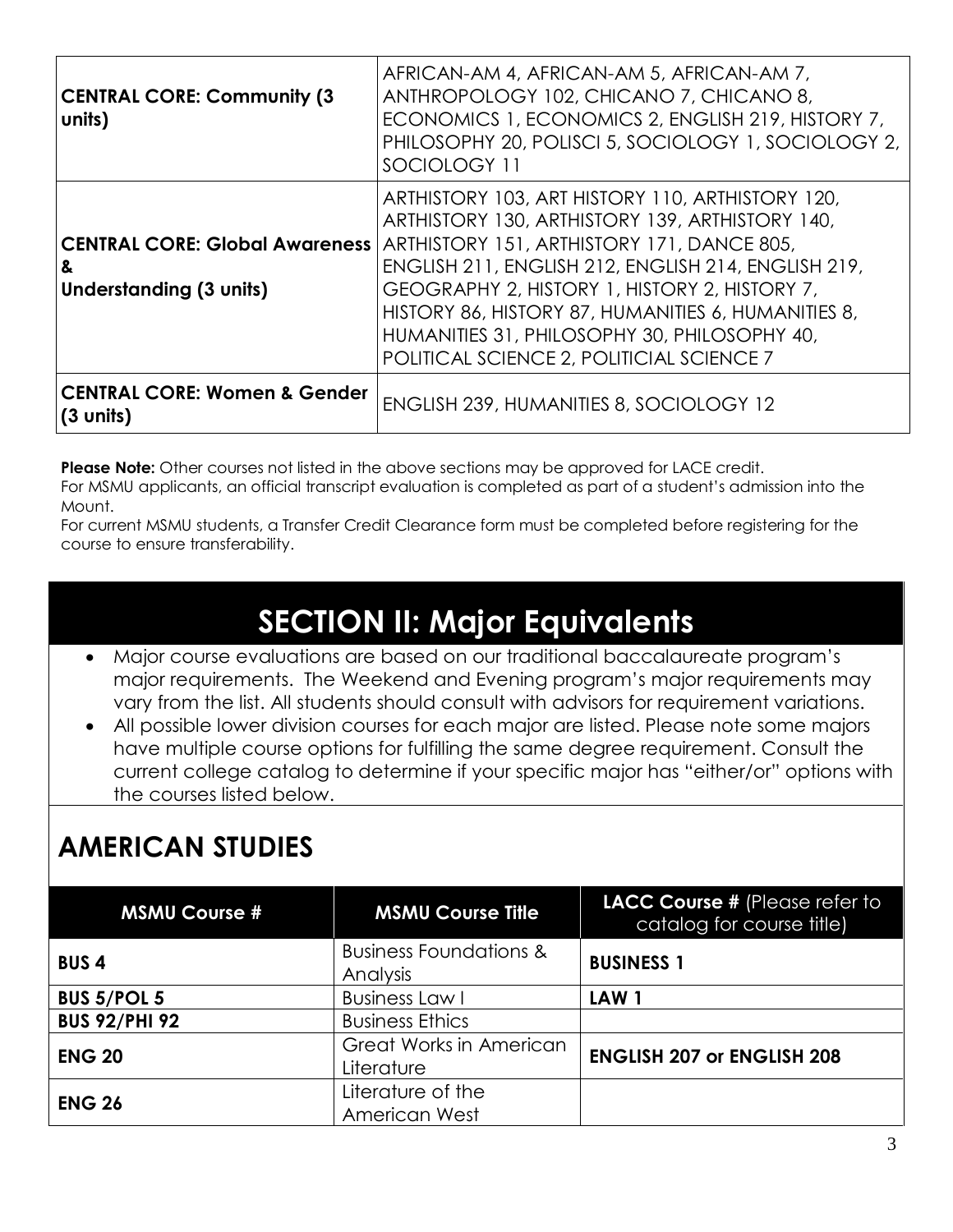| HIS <sub>6</sub> | <b>American Cultural History</b>        |                  |
|------------------|-----------------------------------------|------------------|
| POL <sub>1</sub> | American Government<br>and Institutions | POL <sub>1</sub> |

# **APPLIED ETHICS**

| <b>MSMU Course #</b> | <b>MSMU Course Title</b>                     | LACC Course # (Please refer to<br>catalog for course title) |
|----------------------|----------------------------------------------|-------------------------------------------------------------|
| <b>PHI 5</b>         | Introduction to Logic                        | PHILOSOPHY 6 or 8                                           |
| <b>PHI 10</b>        | Critical Thinking                            | <b>PHILOSOPHY 5</b>                                         |
| <b>PHI 15</b>        | Introduction to<br>Philosophy                | <b>PHILOSOPHY 1</b>                                         |
| <b>PHI 16</b>        | Philosophy through<br>Popular Culture        |                                                             |
| <b>PHI 21</b>        | <b>Moral Values and Ethical</b><br>Decisions | <b>PHILOSOPHY 20</b>                                        |
| <b>PHI 24</b>        | Socrates, Plato, and<br>Aristotle            |                                                             |
| <b>PHI 92</b>        | Introduction to Business<br><b>Ethics</b>    |                                                             |

## **ART**

| <b>MSMU Course #</b> | <b>MSMU Course Title</b>                                         | LACC Course # (Please refer to<br>catalog for course title) |
|----------------------|------------------------------------------------------------------|-------------------------------------------------------------|
| ART <sub>1</sub>     | Drawing I                                                        |                                                             |
| ART <sub>2</sub>     | <b>Two-Dimensional Art and</b><br>Design: Global<br>Perspectives |                                                             |
| ART <sub>4</sub>     | Painting I                                                       |                                                             |
| ART <sub>7</sub>     | Experiences in the Visual<br>Arts                                |                                                             |
| <b>ART 12</b>        | Ceramics I: Handbuilding                                         |                                                             |
| <b>ART 13</b>        | Ceramics – Beginning<br>Wheel Throwing                           |                                                             |
| <b>ART 19</b>        | 3D Printing and Rapid<br>Prototyping                             |                                                             |
| <b>ART 24</b>        | Wood: Material &<br><b>Methods</b>                               |                                                             |
| GRD <sub>2</sub>     | <b>Two-Dimensional Design</b><br>and Art: Global<br>Perspectives |                                                             |
| <b>GRD 15</b>        | <b>Computer Graphics 1</b>                                       |                                                             |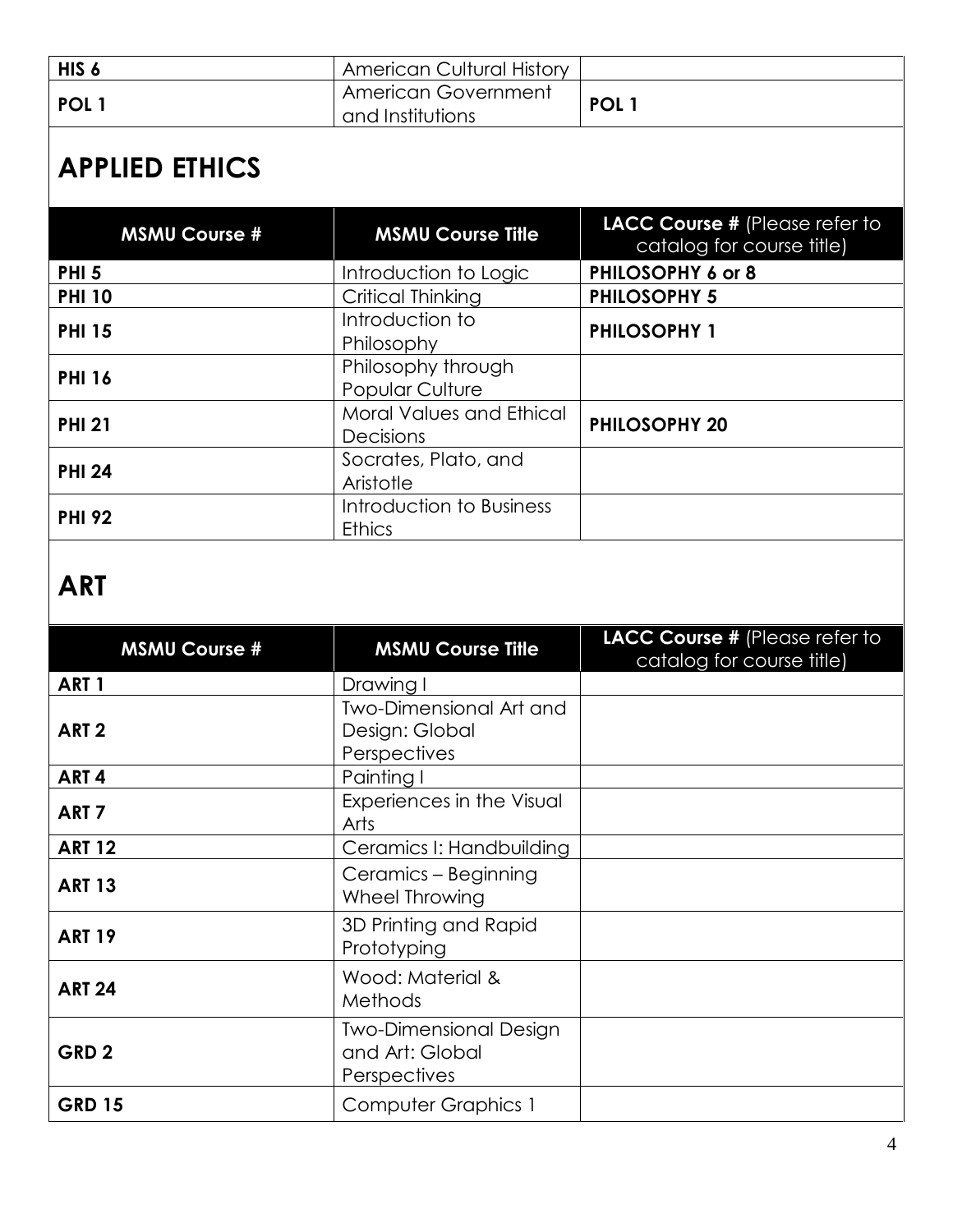| <b>GRD 19</b> | 3D Printing and Rapid<br>Prototyping |  |
|---------------|--------------------------------------|--|
|               |                                      |  |

#### **BIOCHEMISTRY**

| <b>MSMU Course #</b> | <b>MSMU Course Title</b>                         | LACC Course # (Please refer to |
|----------------------|--------------------------------------------------|--------------------------------|
|                      |                                                  | catalog for course title)      |
| <b>BIO 1/L</b>       | <b>Biological Dynamics</b>                       | <b>BIOLOGY 7</b>               |
| <b>BIO 2/L</b>       | <b>Biological Dynamics</b>                       | <b>BIOLOGY 6</b>               |
| CHE 1A/L             | General Chemistry/Lab                            | <b>CHEMISTRY 101</b>           |
| CHE 1B/L             | General Chemistry/Lab                            | <b>CHEMISTRY 102</b>           |
| CHE 6A/L             | Organic Chemistry/Lab                            | <b>CHEMISTRY 211</b>           |
| CHE 6B/L             | Organic Chemistry/Lab                            | <b>CHEMISTRY 212</b>           |
| CIS <sub>2</sub>     | Introduction to<br>Programming                   |                                |
| MTH <sub>5A</sub>    | Calculus I                                       | <b>MATHEMATICS 261</b>         |
| MTH <sub>5B</sub>    | Calculus II                                      | <b>MATHEMATICS 262</b>         |
| <b>MTH 38</b>        | <b>Elements of Probability</b><br>and Statistics |                                |
| PHY 1A               | <b>Introductory Physics IA</b>                   | <b>PHYSICS 6</b>               |
| PHY 1B/L             | <b>Introductory Physics</b><br>IB/Lab            | <b>PHYSICS 7</b>               |
| <b>PHY 11A</b>       | <b>Mechanics</b>                                 |                                |
| <b>PHY 11B</b>       | Electricity, Magnetism<br>and Optics             |                                |

## **BIOLOGICAL SCIENCES**

| <b>MSMU Course #</b> | <b>MSMU Course Title</b>                         | LACC Course # (Please refer to<br>catalog for course title) |
|----------------------|--------------------------------------------------|-------------------------------------------------------------|
| <b>BIO 1/L</b>       | <b>Biological Dynamics/Lab</b>                   | <b>BIOLOGY 7</b>                                            |
| <b>BIO 2/L</b>       | <b>Biological Dynamics/Lab</b>                   | <b>BIOLOGY 6</b>                                            |
| CHE 1A/L             | General<br>Chemistry/Discussion/Lab              | <b>CHEMISTRY 101</b>                                        |
| CHE 1B/L             | General Chemistry/Lab                            | <b>CHEMISTRY 102</b>                                        |
| CHE 6A/L             | Organic Chemistry/Lab                            | <b>CHEMISTRY 211</b>                                        |
| CHE 6B/L             | Organic Chemistry/Lab                            | <b>CHEMISTRY 212</b>                                        |
| <b>MTH 38</b>        | <b>Elements of Probability</b><br>and Statistics | <b>MATHEMATICS 227</b>                                      |
| <b>PSY 40</b>        | <b>Basic Statistical Methods</b>                 | <b>MATHEMATICS 227</b>                                      |
| MTH <sub>5A</sub>    | Calculus I                                       | <b>MATHEMATICS 261</b>                                      |
| MTH <sub>5B</sub>    | Calculus II                                      | <b>MATHEMATICS 262</b>                                      |
| PHY 1A               | <b>Introductory Physics IA</b>                   | <b>PHYSICS 6</b>                                            |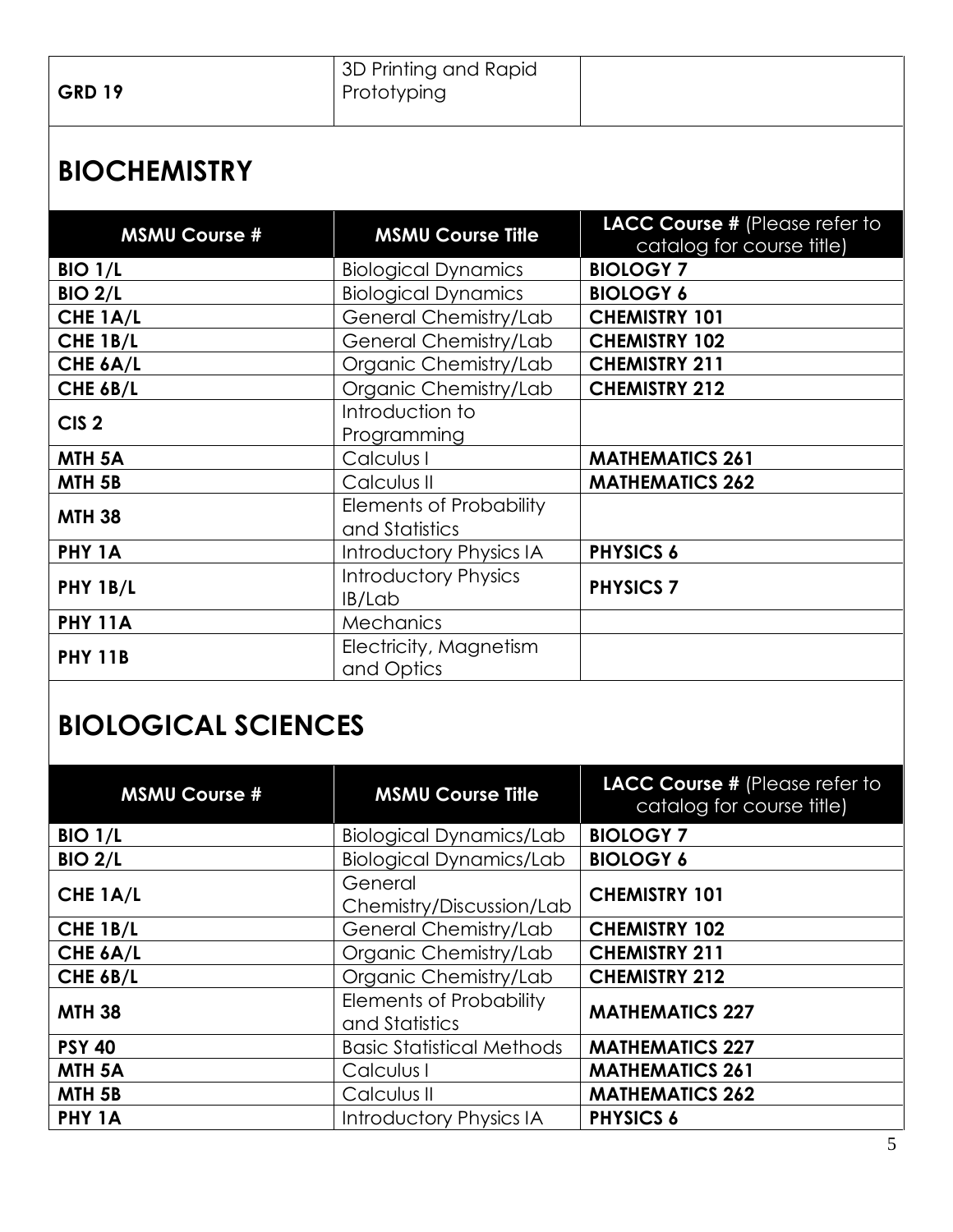| PHY 1B/L         | <b>Introductory Physics</b><br>IB/Lab      | <b>PHYSICS 7</b>    |
|------------------|--------------------------------------------|---------------------|
| <b>PHY 11A</b>   | <b>Mechanics</b>                           |                     |
| <b>PHY 11B/L</b> | <b>Electricity Magnetism</b><br>and Optics |                     |
| <b>BIO 50A/L</b> | Human Anatomy/Lab                          | <b>ANATOMY 1</b>    |
| <b>BIO 50B/L</b> | Human Physiology/Lab                       | <b>PHYSIOLOGY 1</b> |

## **BUSINESS ADMINISTRATION**

| <b>MSMU Course #</b> | <b>MSMU Course Title</b>                               | LACC Course # (Please refer to<br>catalog for course title) |
|----------------------|--------------------------------------------------------|-------------------------------------------------------------|
| <b>BUS4</b>          | <b>Business Foundations and</b><br>Analysis            | <b>BUSINESS 1</b>                                           |
| <b>BUS 5</b>         | <b>Business Law I</b>                                  | LAW <sub>1</sub>                                            |
| <b>BUS 15A/16A</b>   | <b>Accounting Principles I</b>                         | <b>ACCTG 1</b>                                              |
| <b>BUS 15B/16B</b>   | <b>Accounting Principles II</b>                        | <b>ACCTG 2</b>                                              |
| <b>BUS 18</b>        | Professional<br>Development and<br>Presentations       |                                                             |
| <b>BUS 21</b>        | The Essentials of Business<br>Writing and Presentation |                                                             |
| ECO <sub>1</sub>     | <b>Microeconomics</b>                                  | <b>ECONOMICS 1</b>                                          |
| ECO <sub>2</sub>     | <b>Macroeconomics</b>                                  | <b>ECONOMICS 2</b>                                          |
| <b>MTH 28</b>        | <b>Mathematical Analysis</b><br>for Business           |                                                             |
| <b>MTH 38</b>        | <b>Elements of Probability</b><br>and Statistics       | <b>MATHEMATICS 227 or BUSINESS 15</b>                       |

#### **CHEMISTRY**

| <b>MSMU Course #</b> | <b>MSMU Course Title</b>            | LACC Course # (Please refer to<br>catalog for course title) |
|----------------------|-------------------------------------|-------------------------------------------------------------|
| CHE 1A/L             | General<br>Chemistry/Discussion/Lab | <b>CHEMISTRY 101</b>                                        |
| CHE 1B/L             | General Chemistry/Lab               | <b>CHEMISTRY 102</b>                                        |
| CHE 6A/L             | Organic Chemistry/Lab               | <b>CHEMISTRY 211</b>                                        |
| CHE 6B/L             | Organic Chemistry/Lab               | <b>CHEMISTRY 212</b>                                        |
| CIS <sub>2</sub>     | Introduction to<br>Programming      |                                                             |
| MTH <sub>5A</sub>    | Calculus I                          | <b>MATHEMATICS 261</b>                                      |
| MTH <sub>5B</sub>    | Calculus II                         | <b>MATHEMATICS 262</b>                                      |
| MTH <sub>5C</sub>    | Calculus III                        | <b>MATHEMATICS 263</b>                                      |
| PHY 1A               | <b>Introductory Physics IA</b>      | <b>PHYSICS 6</b>                                            |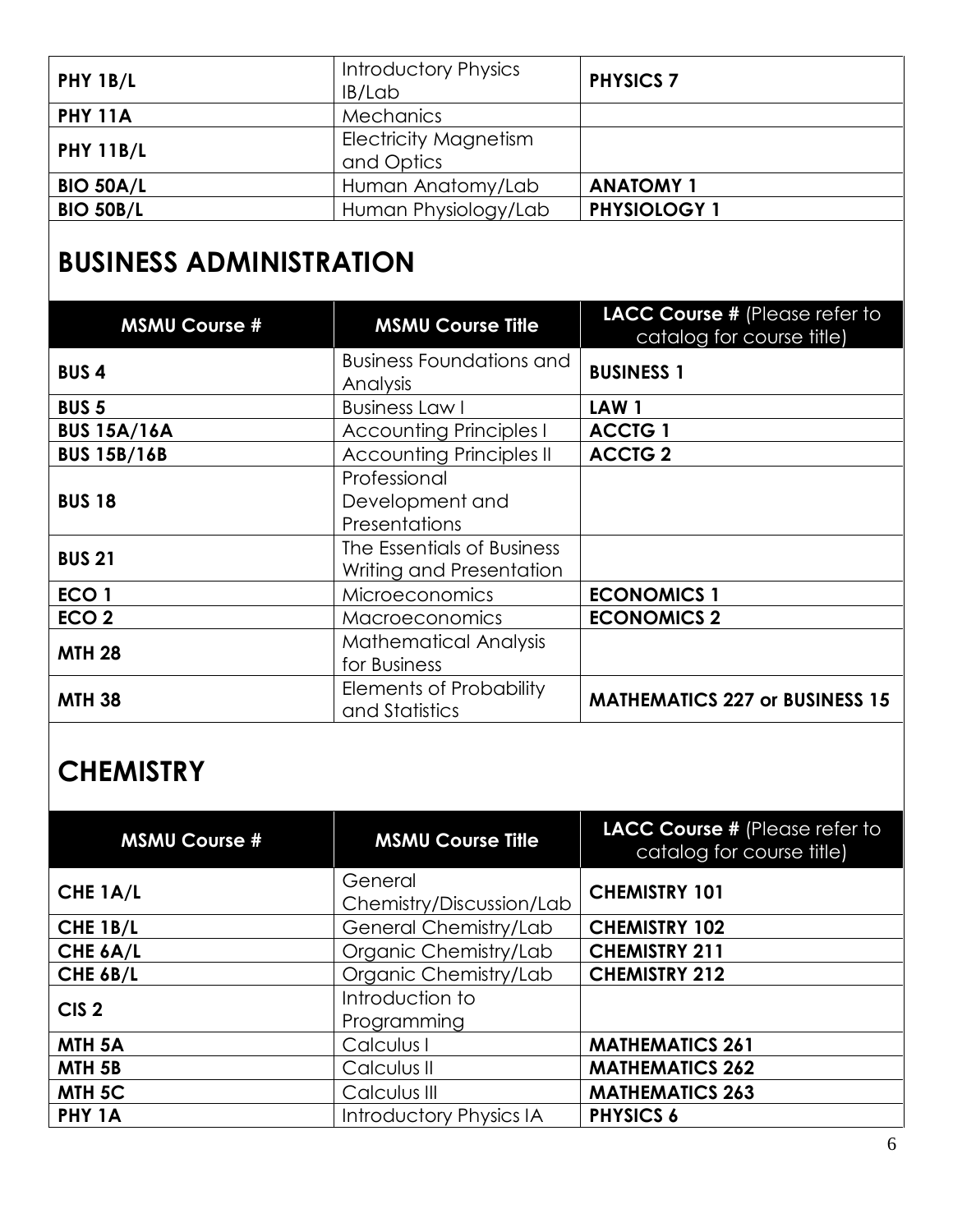| PHY 1B/L       | <b>Introductory Physics</b><br>IB/Lab | <b>PHYSICS 7</b> |
|----------------|---------------------------------------|------------------|
| PHY 11A        | Mechanics                             |                  |
| <b>PHY 11B</b> | Electricity, Magnetism,<br>and Optics |                  |

## **CHILD DEVELOPMENT**

| <b>MSMU Course #</b> | <b>MSMU Course Title</b> | LACC Course # (Please refer to<br>catalog for course title) |
|----------------------|--------------------------|-------------------------------------------------------------|
| <b>BIO 10</b>        | <b>Health Science</b>    | <b>BIOLOGY 25 or CHILD DEVLPT. 10</b>                       |
|                      | <b>Early Childhood</b>   |                                                             |
| <b>EDU 32</b>        | Education: Observation   |                                                             |
|                      | and Curriculum Planning  |                                                             |
| <b>EDU 33</b>        | The Visual & Performing  | <b>CHILD DEVELOPMENT 3</b>                                  |
|                      | Arts for the Young Child |                                                             |
| <b>EDU 37</b>        | Infant/Toddler           |                                                             |
|                      | Development and Care     |                                                             |
| PSY <sub>1</sub>     | Introduction to          | <b>PSYCHOLOGY 1</b>                                         |
|                      | Psychology               |                                                             |
| <b>PSY 12</b>        | Child/Human              | <b>PSYCHOLOGY 41</b>                                        |
|                      | Development              |                                                             |
| <b>PSY 13</b>        | Child Development        | <b>CHILD DEVELOPMENT 1</b>                                  |
|                      | The Family, Child and    | <b>SOC 12</b>                                               |
| SOC <sub>6</sub>     | Community                |                                                             |

## **CRIMINOLOGY**

| <b>MSMU Course #</b> | <b>MSMU Course Title</b>  | <b>LACC Course # (Please refer to</b><br>catalog for course title) |
|----------------------|---------------------------|--------------------------------------------------------------------|
| SOC 1                | Introduction to Sociology | SOCIOLOGY 1                                                        |

## **ENGLISH**

| <b>MSMU Course #</b> | <b>MSMU Course Title</b>                   | LACC Course # (Please refer to<br>catalog for course title) |
|----------------------|--------------------------------------------|-------------------------------------------------------------|
| <b>ENG 1A</b>        | Freshman English                           | <b>ENGLISH 101</b>                                          |
| <b>ENG 1B</b>        | Freshman English                           | <b>ENGLISH 102 or ENGLISH 103</b>                           |
| <b>ENG 5H</b>        | Freshman Honors English                    |                                                             |
| <b>ENG 18</b>        | <b>Great Works in World</b><br>Literature  | <b>ENGLISH 203 or ENGLISH 204</b>                           |
| <b>ENG 28</b>        | Contemporary Issues in<br>World Literature |                                                             |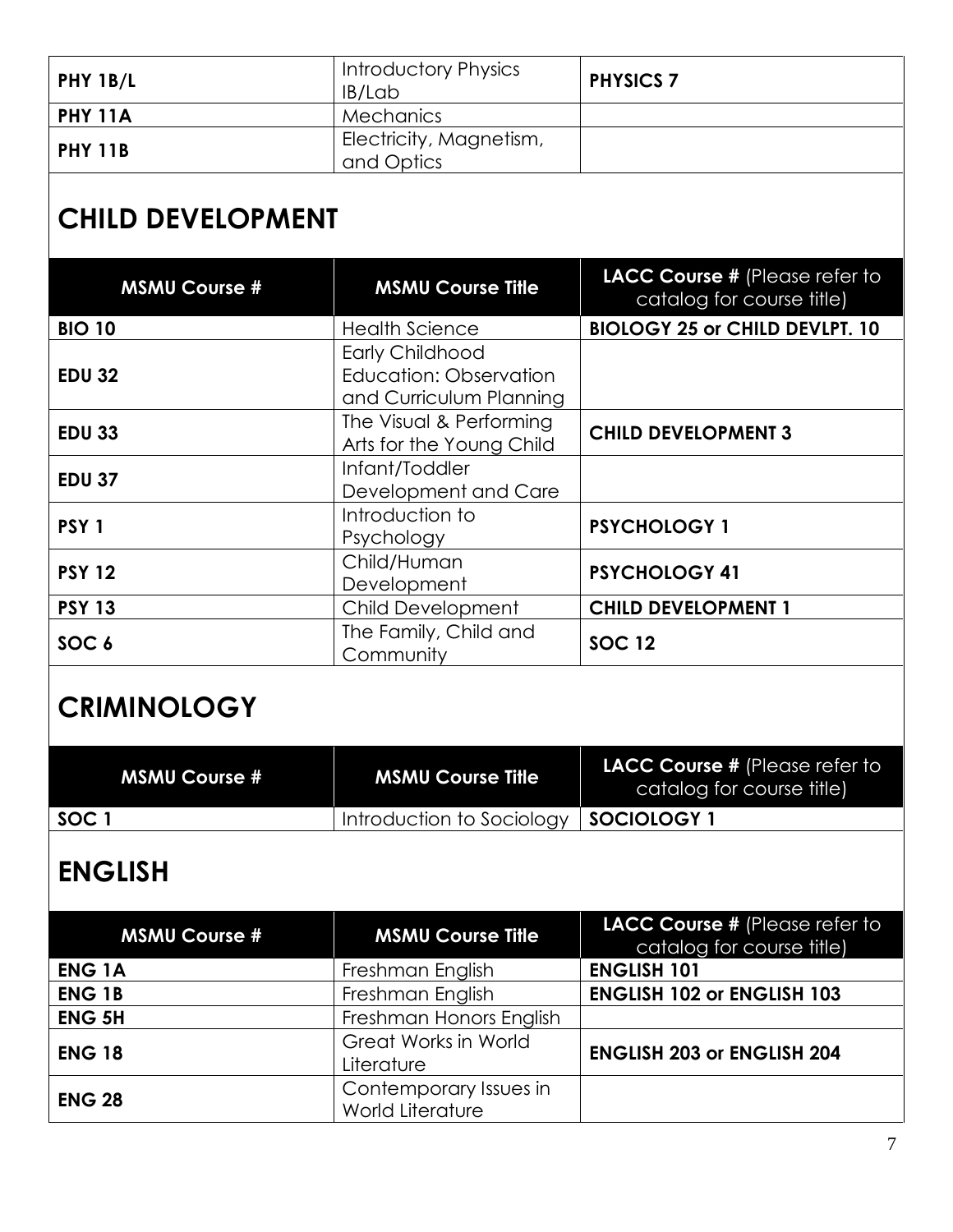| <b>ENG 70</b> | Western Literary Heritage   |                                   |
|---------------|-----------------------------|-----------------------------------|
| <b>ENG 73</b> | Shakespeare                 | <b>ENGLISH 215 or ENGLISH 216</b> |
| <b>HIS 1A</b> | Western Civilization        | <b>HISTORY 1</b>                  |
| HIS 1B        | <b>Western Civilization</b> | <b>HISTORY 2</b>                  |

## **FILM, MEDIA AND SOCIAL JUSTICE**

| <b>MSMU Course #</b> | <b>MSMU Course Title</b>                                            | LACC Course # (Please refer to<br>catalog for course title) |
|----------------------|---------------------------------------------------------------------|-------------------------------------------------------------|
| <b>ART 10</b>        | Photography I                                                       |                                                             |
| <b>BUS4</b>          | <b>Business Foundations and</b><br>Analysis                         | <b>BUSINESS 1</b>                                           |
| <b>BUS 5</b>         | <b>Business Law I</b>                                               | LAW <sub>1</sub>                                            |
| <b>BUS 15A</b>       | <b>Accounting Principles I</b>                                      | <b>ACCOUNTING 1</b>                                         |
| <b>BUS 21</b>        | The Essentials of Business<br>Writing and Presentation              |                                                             |
| PHO <sub>2</sub>     | Foundations of<br>Photography                                       |                                                             |
| PHO <sub>6</sub>     | History of Photography                                              |                                                             |
| PHO <sub>8</sub>     | Lighting Principles                                                 |                                                             |
| <b>PHO 30</b>        | Studio Product<br>Photography                                       |                                                             |
| MUS <sub>3</sub>     | <b>Discovering Music</b><br>Fundamentals                            | <b>MUSIC 101</b>                                            |
| <b>MUS 13</b>        | <b>Applied Music:</b><br>Instrumental/Vocal for<br>Non-Music Majors |                                                             |
| <b>SOC 38</b>        | <b>Statistics for Social</b><br>Science                             |                                                             |

#### **FRENCH STUDIES**

| <b>MSMU Course #</b> | <b>MSMU Course Title</b>    | LACC Course # (Please refer to<br>catalog for course title) |
|----------------------|-----------------------------|-------------------------------------------------------------|
| FRE <sub>1</sub>     | Elementary French I         | <b>FRENCH 1</b>                                             |
| FRE <sub>2</sub>     | <b>Elementary French II</b> | <b>FRENCH 2</b>                                             |
| FRE <sub>3</sub>     | Intermediate French III     | <b>FRENCH 3</b>                                             |
| FRE <sub>4</sub>     | Intermediate French IV      | <b>FRENCH4</b>                                              |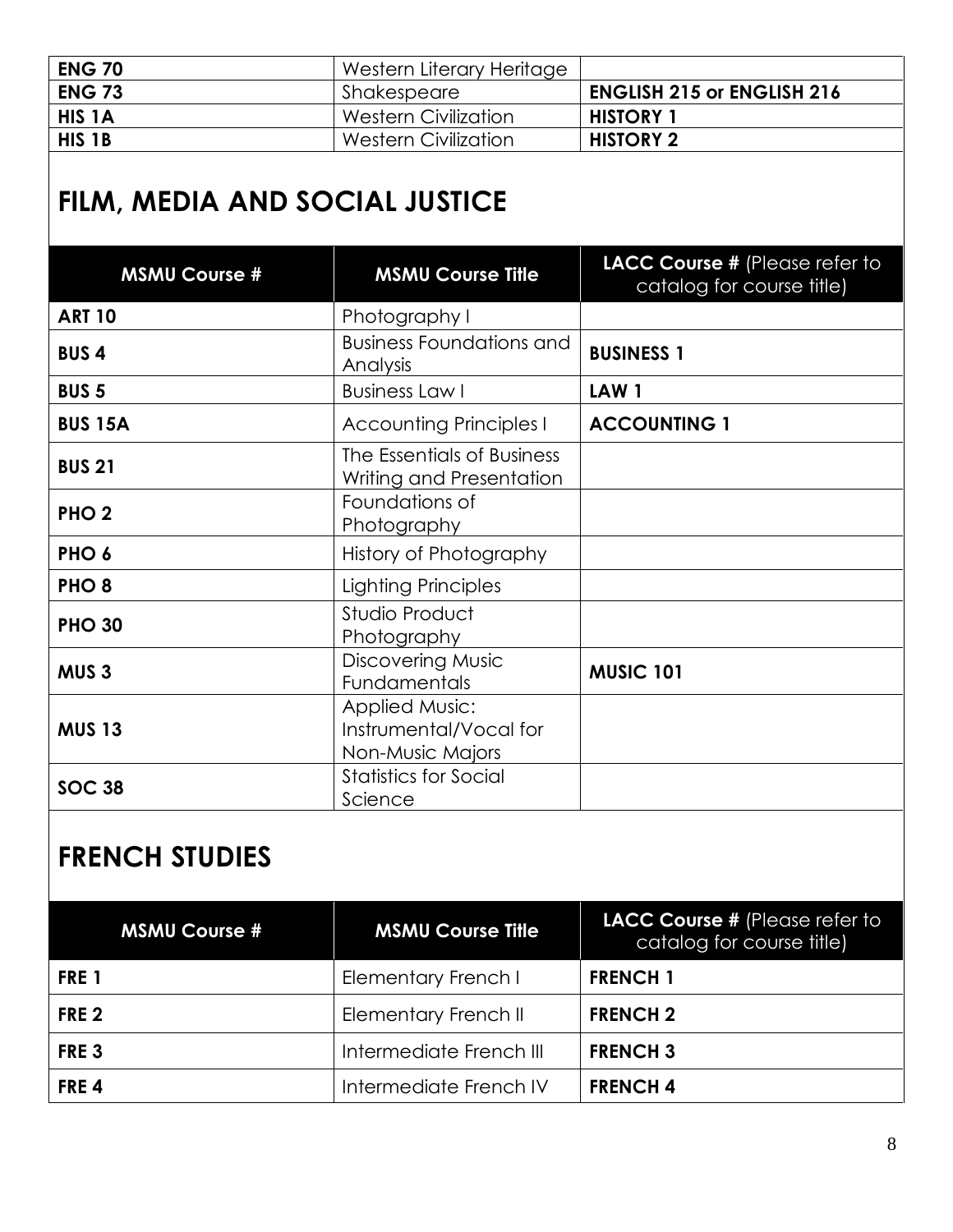## **GEOSPATIAL CRIMINOLOGY**

| <b>MSMU Course #</b> | <b>MSMU Course Title</b>                | <b>LACC Course # (Please refer to</b><br>catalog for course title) |
|----------------------|-----------------------------------------|--------------------------------------------------------------------|
| SOC <sup>1</sup>     | Introduction to Sociology               | SOCIOLOGY                                                          |
| SOC 38               | <b>Statistics for Social</b><br>Science |                                                                    |

#### **GLOBAL POLITICS**

| <b>MSMU Course #</b> | <b>MSMU Course Title</b>                    | LACC Course # (Please refer to<br>catalog for course title) |
|----------------------|---------------------------------------------|-------------------------------------------------------------|
| <b>BIO 67</b>        | <b>Environmental Science</b>                |                                                             |
| ECO <sub>2</sub>     | Macroeconomics                              | <b>ECONOMICS 2</b>                                          |
| <b>HIST 25</b>       | <b>Cultural and Historical</b><br>Geography |                                                             |
| POL <sub>2</sub>     | Introduction to World<br><b>Politics</b>    |                                                             |
| <b>RST 23</b>        | Spiritual Journeys of<br>Women              |                                                             |

#### **HEALTHCARE POLICY**

| <b>MSMU Course #</b> | <b>MSMU Course Title</b>                 | LACC Course # (Please refer to<br>catalog for course title) |
|----------------------|------------------------------------------|-------------------------------------------------------------|
| <b>BIO 5</b>         | Life Sciences                            |                                                             |
| <b>BIO 10</b>        | <b>Health Science</b>                    | <b>BIOLOGY 25</b>                                           |
| POL <sub>1</sub>     | American Government<br>and Institutions  | POL <sub>1</sub>                                            |
| POL <sub>2</sub>     | Introduction to World<br><b>Politics</b> |                                                             |
| PSY <sub>1</sub>     | Introduction to<br>Psychology            | <b>PSYCHOLOGY 1</b>                                         |

#### **HISTORY**

| <b>MSMU Course #</b> | <b>MSMU Course Title</b>    | <b>LACC Course # (Please refer to</b><br>catalog for course title) |
|----------------------|-----------------------------|--------------------------------------------------------------------|
| HIS 1A               | Western Civilization        | <b>HISTORY</b>                                                     |
| HIS <sub>1B</sub>    | <b>Western Civilization</b> | <b>HISTORY 2</b>                                                   |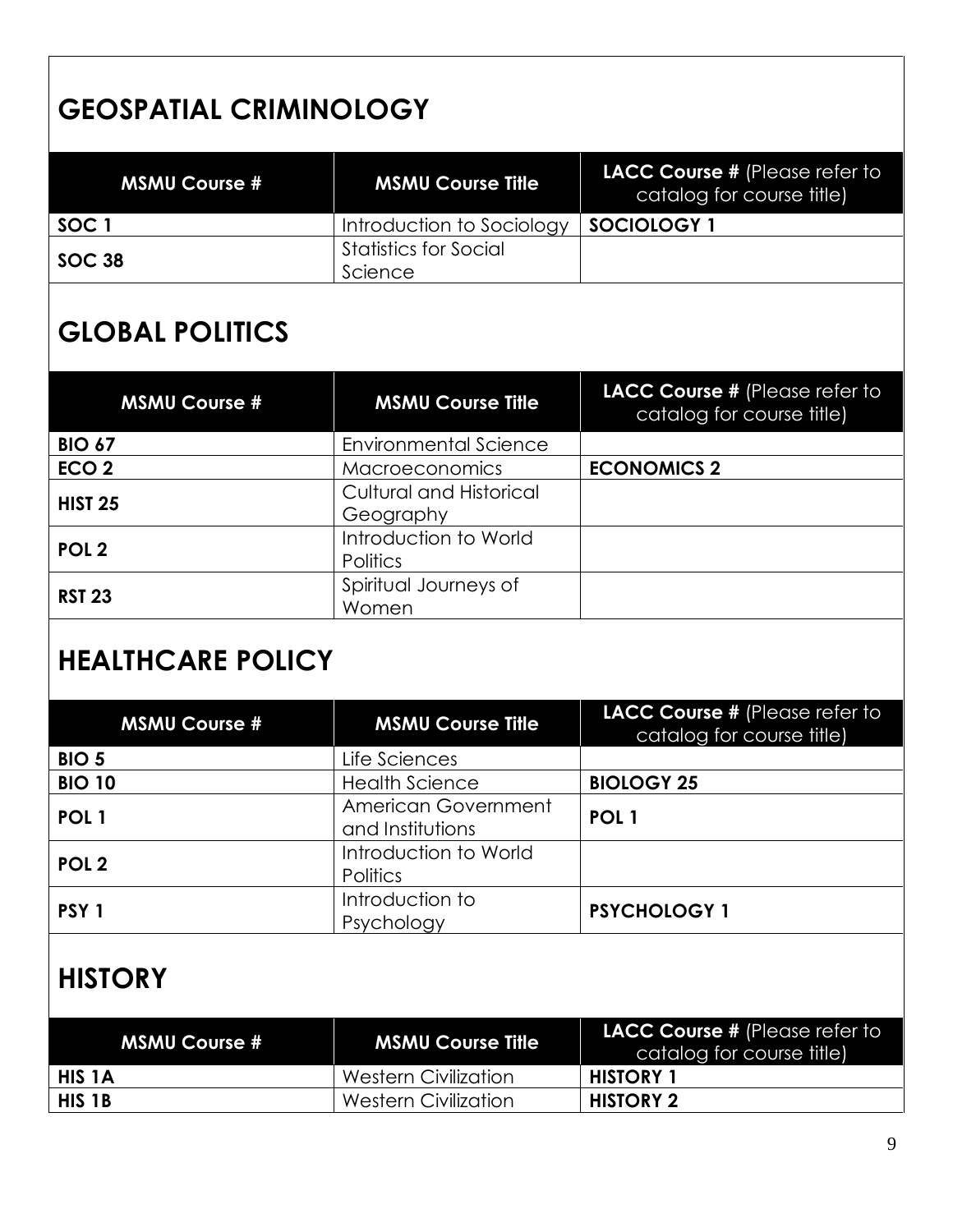| HIS <sub>3</sub>                               | <b>World History</b>                              |                                                             |  |
|------------------------------------------------|---------------------------------------------------|-------------------------------------------------------------|--|
| <b>JOURNALISM AND NEW MEDIA</b>                |                                                   |                                                             |  |
| <b>MSMU Course #</b>                           | <b>MSMU Course Title</b>                          | LACC Course # (Please refer to<br>catalog for course title) |  |
| PHO <sub>2</sub>                               | Foundations of<br>Photography                     |                                                             |  |
| <b>MATHEMATICS</b>                             |                                                   |                                                             |  |
| <b>MSMU Course #</b>                           | <b>MSMU Course Title</b>                          | LACC Course # Please refer to<br>catalog for course title)  |  |
| CIS <sub>2</sub>                               | Introduction to<br>Programming                    |                                                             |  |
| MTH <sub>5A</sub>                              | Calculus I                                        | <b>MATHEMATICS 261</b>                                      |  |
| MTH <sub>5B</sub>                              | Calculus II                                       | <b>MATHEMATICS 262</b>                                      |  |
| MTH <sub>5C</sub>                              | Calculus III                                      | <b>MATHEMATICS 263</b>                                      |  |
| MTH <sub>8</sub>                               | <b>Transition to Higher Math</b>                  |                                                             |  |
| PHY 1BL                                        | <b>Introductory Physics</b><br>Laboratory         |                                                             |  |
| <b>PHY 11A</b>                                 | <b>Mechanics</b>                                  |                                                             |  |
| <b>PHY 11B</b>                                 | Electricity, Magnetism,<br>and Optics             |                                                             |  |
| <b>MUSIC</b><br>LACC Course # (Please refer to |                                                   |                                                             |  |
| <b>MSMU Course #</b>                           | <b>MSMU Course Title</b>                          | catalog for course title)                                   |  |
| <b>MUS 1AB</b>                                 | Musicianship I                                    |                                                             |  |
| <b>MUS 1CD</b>                                 | Musicianship I                                    |                                                             |  |
| <b>MUS 2AB</b>                                 | Musicianship II                                   |                                                             |  |
| MUS <sub>5</sub>                               | Music Practicum                                   |                                                             |  |
| <b>MUS 11</b>                                  | Functional Keyboard<br><b>Skills</b>              |                                                             |  |
| <b>MUS 13</b>                                  | <b>Applied Music</b>                              |                                                             |  |
| <b>MUS 15</b>                                  | <b>Applied Music</b>                              |                                                             |  |
| <b>MUS 19</b>                                  | Mount Chorus                                      |                                                             |  |
| <b>MUS 21</b>                                  | Mount Singers                                     |                                                             |  |
| <b>MUS 23</b>                                  | <b>Chamber Music</b>                              |                                                             |  |
| <b>MUS 24A</b>                                 | Surveys of the History and<br>Literature of Music |                                                             |  |
| <b>MUS 24B</b>                                 | Surveys of the History and<br>Literature of Music |                                                             |  |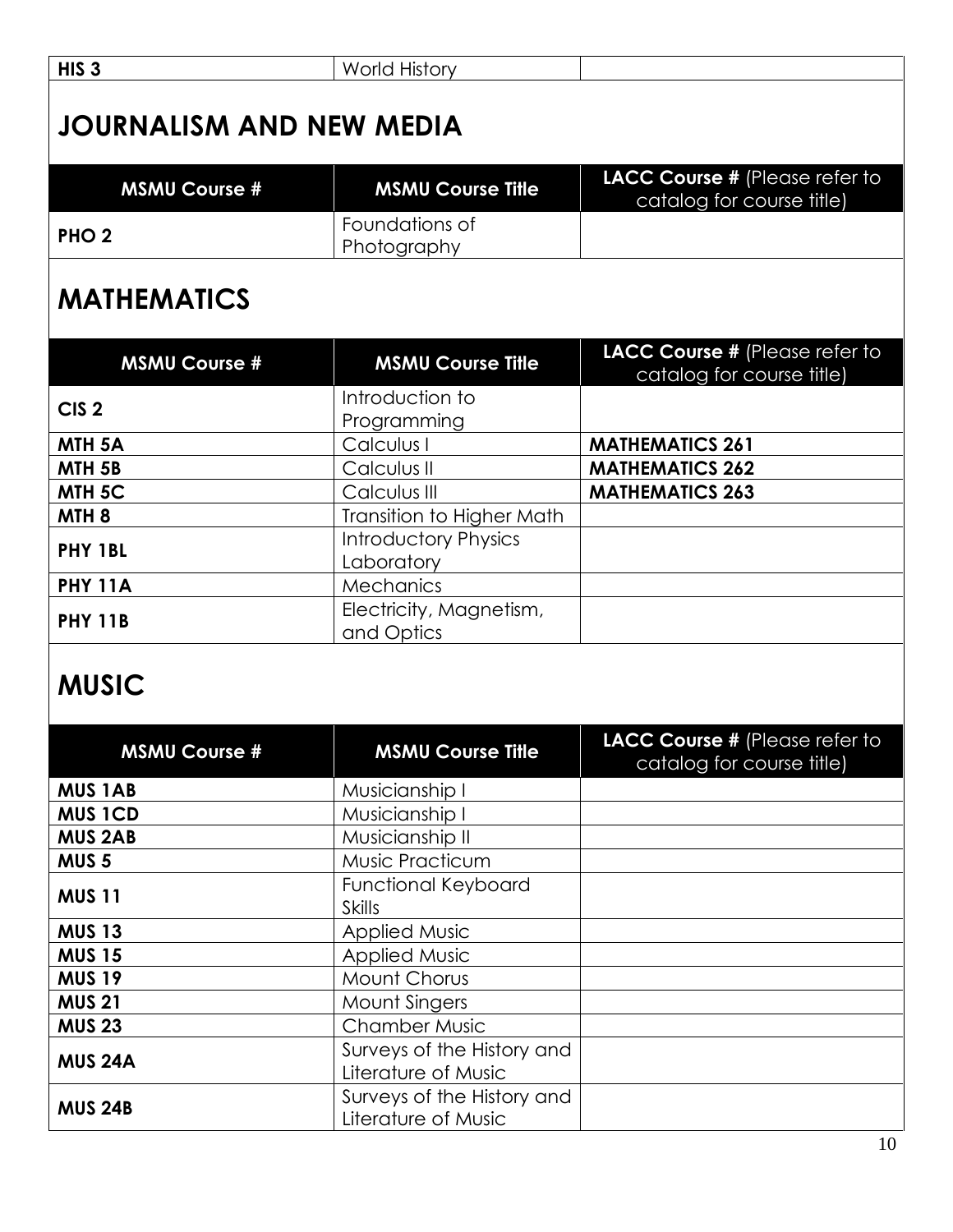|               | <b>Brass and Percussion</b> |  |
|---------------|-----------------------------|--|
| <b>MUS 26</b> | Instruments: Introductory   |  |
|               | <b>Techniques</b>           |  |
| <b>MUS 27</b> | Woodwind Instruments:       |  |
|               | Introductory Techniques     |  |
| <b>MUS 29</b> | String Instruments:         |  |
|               | Introductory Techniques     |  |
| <b>MUS 42</b> | American Musical            |  |
|               | <b>Theatre</b>              |  |
| <b>MUS 60</b> | Mount Orchestra             |  |
| <b>MUS 70</b> | <b>Percussion Ensemble</b>  |  |

## **NURSING** *(Prerequisite courses)*

| <b>MSMU Course #</b>      | <b>MSMU Course Title</b>                         | LACC Course # (Please refer to<br>catalog for course title) |
|---------------------------|--------------------------------------------------|-------------------------------------------------------------|
| <b>BIO 3/L</b>            | General<br>Microbiology/Lab                      | <b>MICROBIOLOGY 1</b>                                       |
| <b>BIO 50A/L</b>          | Human Anatomy/Lab                                | <b>ANATOMY 1</b>                                            |
| <b>BIO 50B/L</b>          | Human Physiology/Lab                             | <b>PHYSIOLOGY 1</b>                                         |
| <b>ENG1A</b>              | Freshman English                                 | <b>ENGLISH 101</b>                                          |
| <b>ENG1B</b>              | Freshman English                                 | <b>ENGLISH 102</b>                                          |
| CHE 3/PHS 1 or CHEM 1A/L* | Chemistry                                        | <b>CHEMISTRY 60 or CHEMISTRY 101</b>                        |
| <b>MTH 10</b>             | Quantitative Reasoning<br>and Mathematical Ideas |                                                             |
| <b>PHI 10</b>             | Critical Thinking                                | <b>PHILOSOPHY 5</b>                                         |
| PSY <sub>1</sub>          | Introduction to<br>Psychology                    | <b>PSYCHOLOGY 1</b>                                         |
| <b>PSY 12</b>             | Child/Human<br>Development                       | <b>PSYCHOLOGY 41</b>                                        |
| SOC <sub>1</sub>          | Introduction to Sociology                        | SOCIOLOGY 1                                                 |
| <b>SPE 10</b>             | Introduction to<br>Communication                 | <b>COMM 101</b>                                             |

**\*dependent upon nursing program at MSMU.** 

## **PHILOSOPHY**

| <b>MSMU Course #</b> | <b>MSMU Course Title</b> | LACC Course # (Please refer to<br>catalog for course title) |
|----------------------|--------------------------|-------------------------------------------------------------|
| <b>PHI 5</b>         | Introduction to Logic    | <b>PHILOSOPHY 6, 8</b>                                      |
| <b>PHI 10</b>        | Critical Thinking        | <b>PHILOSOPHY 5</b>                                         |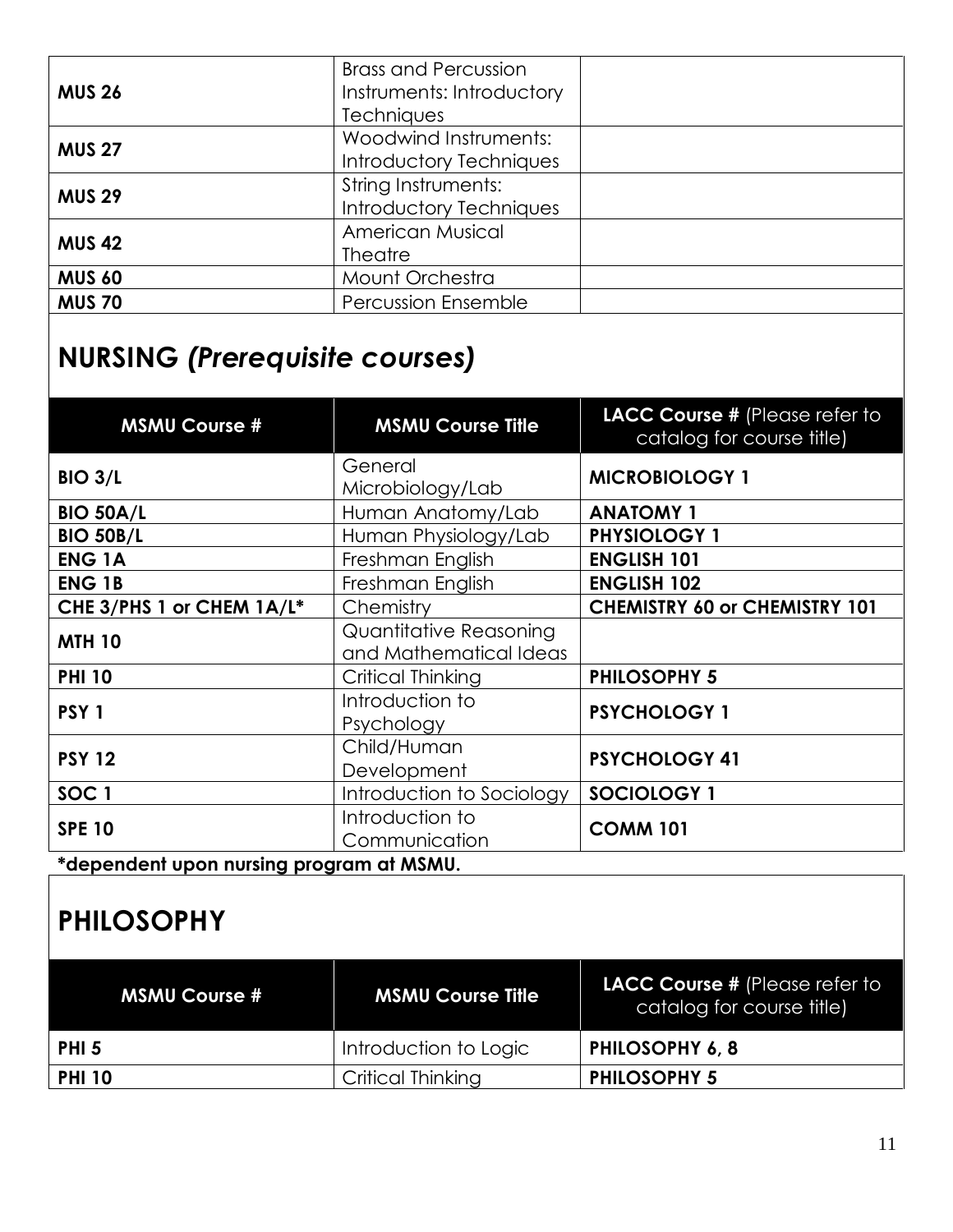| <b>PHI 15</b> | Introduction to<br>Philosophy                | <b>PHILOSOPHY 1</b>  |
|---------------|----------------------------------------------|----------------------|
| <b>PHI 16</b> | Philosophy Through<br><b>Popular Culture</b> |                      |
| <b>PHI 21</b> | Moral Values and Ethical<br>Decisions        | <b>PHILOSOPHY 20</b> |
| <b>PHI 24</b> | Socrates, Plato, and<br>Aristotle            |                      |
| <b>PHI 92</b> | Introduction to Business<br><b>Ethics</b>    |                      |

## **POLITICAL SCIENCE**

| <b>MSMU Course #</b> | <b>MSMU Course Title</b>                 | LACC Course # (Please refer to<br>catalog for course title) |
|----------------------|------------------------------------------|-------------------------------------------------------------|
| POL <sub>1</sub>     | American Government<br>and Institutions  | POL <sub>1</sub>                                            |
| POL <sub>2</sub>     | Introduction to World<br><b>Politics</b> |                                                             |

## **PROFESSIONAL PHOTOGRAPHY**

| <b>MSMU Course #</b> | <b>MSMU Course Title</b>                    | LACC Course # (Please refer to<br>catalog for course title) |
|----------------------|---------------------------------------------|-------------------------------------------------------------|
| <b>ART 10</b>        | Photography I                               |                                                             |
| <b>BUS4</b>          | <b>Business Foundations and</b><br>Analysis | <b>BUSINESS 1</b>                                           |
| <b>BUS 5</b>         | <b>Business Law I</b>                       | LAW <sub>1</sub>                                            |
| <b>BUS 15A</b>       | <b>Accounting Principles I</b>              | <b>ACCOUNTING 1</b>                                         |
| PHO <sub>2</sub>     | Foundations of<br>Photography               |                                                             |
| PHO <sub>4</sub>     | Digital Asset<br>Management and<br>Workflow |                                                             |
| PHO <sub>6</sub>     | History of Photography                      |                                                             |
| PHO <sub>8</sub>     | Lighting Principles                         |                                                             |
| <b>PHO 30</b>        | Studio Product<br>Photography               |                                                             |
| <b>PHO 34</b>        | Photoshop and Digital<br>Printing           |                                                             |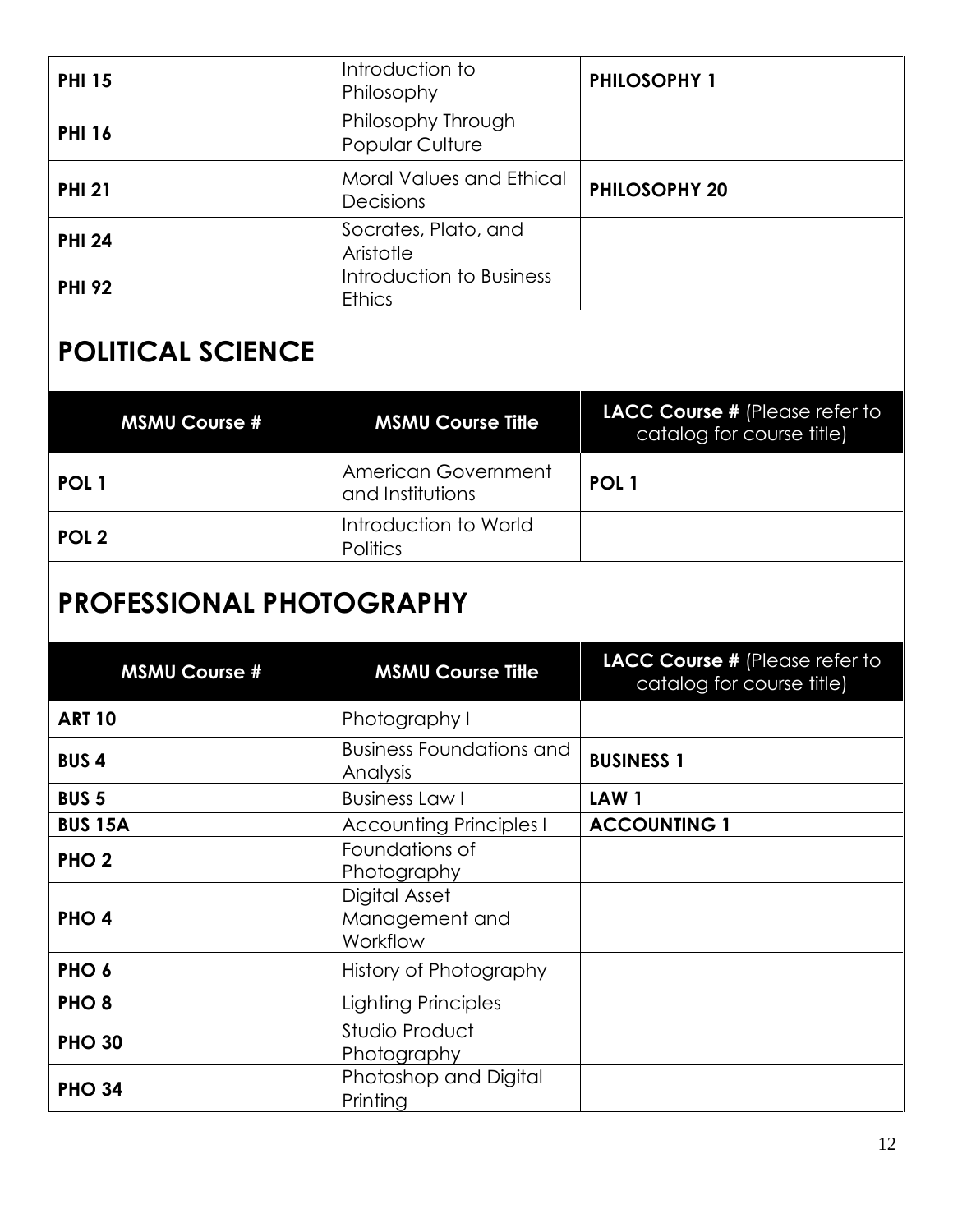## **PSYCHOLOGY (or Applied Psychology)**

| <b>MSMU Course #</b> | <b>MSMU Course Title</b>                         | LACC Course # (Please refer to<br>catalog for course title) |
|----------------------|--------------------------------------------------|-------------------------------------------------------------|
| <b>MTH 38</b>        | <b>Elements of Probability</b><br>and Statistics | <b>MATHEMATICS 227</b>                                      |
| PSY <sub>1</sub>     | Introduction to<br>Psychology                    | <b>PSYCHOLOGY 1</b>                                         |
| <b>PSY 12</b>        | Child/Human<br>Development                       | <b>PSYCHOLOGY 41</b>                                        |
| <b>PSY 13</b>        | Child Development                                | <b>CHILD DEVELOPMENT 1</b>                                  |
| <b>PSY 40</b>        | <b>Basic Statistical Methods</b>                 |                                                             |
| <b>PSY 52/L</b>      | Biological<br>Psychology/Lab                     |                                                             |

## **RELIGIOUS STUDIES**

| <b>MSMU Course #</b> | <b>MSMU Course Title</b>                   | LACC Course # (Please refer to<br>catalog for course title) |
|----------------------|--------------------------------------------|-------------------------------------------------------------|
| <b>RST 15</b>        | Introduction to New<br><b>Testament</b>    |                                                             |
| <b>RST 21</b>        | Contemporary<br>Catholicism                |                                                             |
| <b>RST 41</b>        | Introduction to Christian<br><b>Ethics</b> |                                                             |

#### **SOCIAL WORK**

| <b>MSMU Course #</b> | <b>MSMU Course Title</b>                                       | LACC Course # (Please refer to<br>catalog for course title) |
|----------------------|----------------------------------------------------------------|-------------------------------------------------------------|
| <b>MTH 38</b>        | <b>Elements of Probability</b><br>and Statistics               | <b>MATHEMATICS 227</b>                                      |
| <b>PSY 40</b>        | <b>Basic Statistical Methods</b>                               | <b>MATHEMATICS 227</b>                                      |
| SOC <sub>1</sub>     | Introduction to Sociology                                      | SOCIOLOGY 1                                                 |
| <b>SW3</b>           | Fundamentals in APA<br>Style                                   |                                                             |
| <b>SW4</b>           | Professional<br>Development for Social<br><b>Work Practice</b> |                                                             |
| <b>SOC 38</b>        | <b>Statistics for Social</b><br>Science                        |                                                             |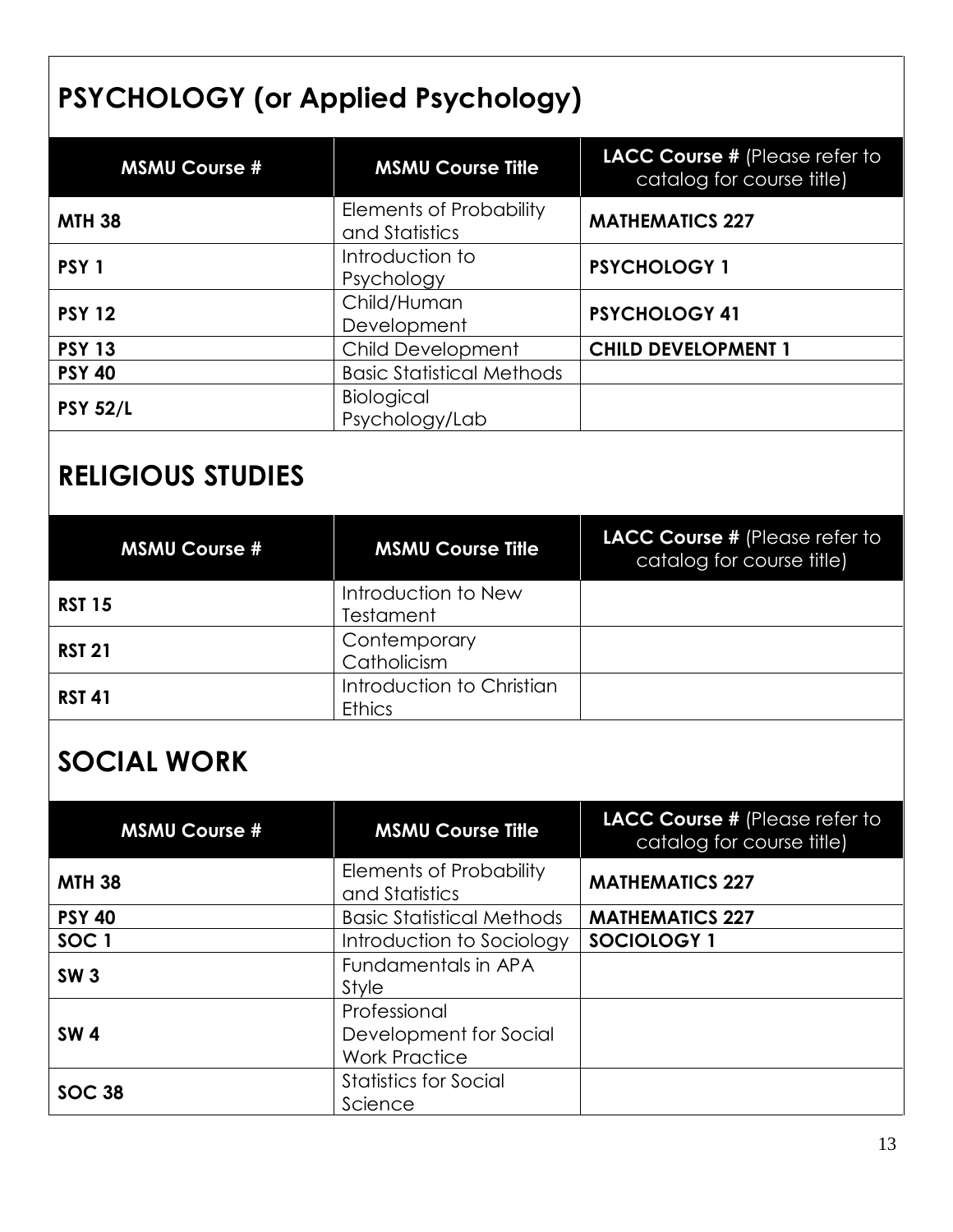## **SOCIOLOGY**

| <b>MSMU Course #</b> | <b>MSMU Course Title</b>  | <b>LACC Course # (Please refer to</b><br>catalog for course title) |
|----------------------|---------------------------|--------------------------------------------------------------------|
| SOC 1                | Introduction to Sociology | <b>SOCIOLOGY</b>                                                   |
| SOC 38               | Statistics for Social     |                                                                    |
|                      | Science                   |                                                                    |

## **SPANISH STUDIES**

| <b>MSMU Course #</b> | <b>MSMU Course Title</b>                                                              | LACC Course # (Please refer to<br>catalog for course title) |
|----------------------|---------------------------------------------------------------------------------------|-------------------------------------------------------------|
| SPA <sub>1</sub>     | Elementary Spanish I                                                                  | <b>SPANISH 1</b>                                            |
| SPA <sub>2</sub>     | <b>Elementary Spanish II</b>                                                          | <b>SPANISH 2</b>                                            |
| SPA <sub>3</sub>     | Intermediate Spanish III                                                              | <b>SPANISH 3</b>                                            |
| SPA <sub>3</sub> A   | <b>Accelerated Spanish</b><br><b>III/Spanish for Heritage</b><br><b>Speakers</b>      | <b>SPANISH 3</b>                                            |
| SPA <sub>4</sub>     | Intermediate Spanish IV                                                               | <b>SPANISH 4</b>                                            |
| <b>SPA 44</b>        | Spanish-speaking<br><b>Civilizations and Cultures</b><br>in the Americas and<br>Spain |                                                             |

## **MULTIMEDIA COMMUNICATION MINOR**

| <b>MSMU Course #</b> | <b>MSMU Course Title</b> | <b>LACC Course # (Please refer to</b><br>catalog for course title) |
|----------------------|--------------------------|--------------------------------------------------------------------|
| <b>GRD 15</b>        | Computer Graphics        |                                                                    |
| SOC 30               | Human Communication      |                                                                    |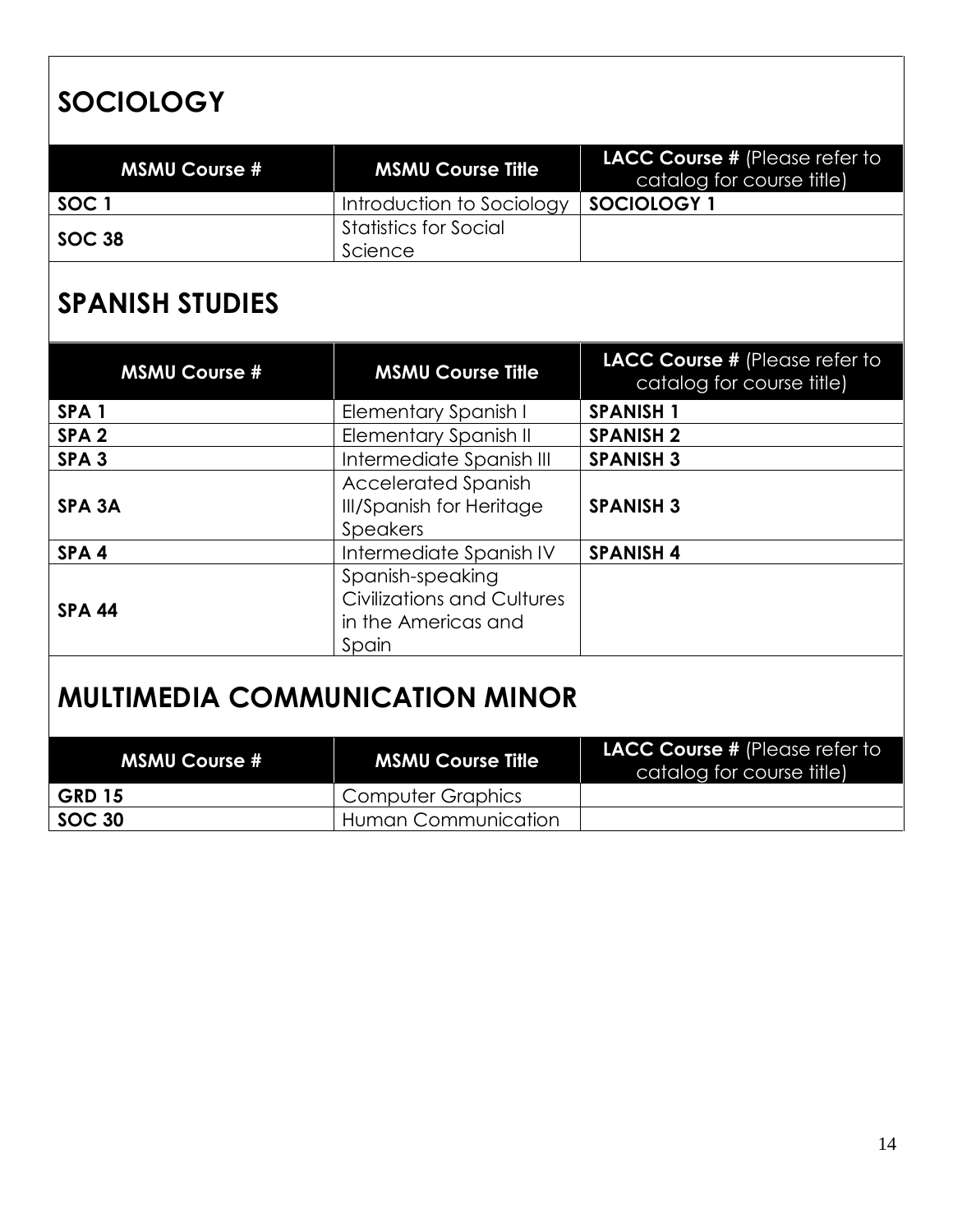## **SECTION III: LIBERAL STUDIES**

<span id="page-14-0"></span>Students planning to major in Liberal Studies at Mount Saint Mary's University may take the following courses to meet selected subject matter content requirements.

\*No community college coursework counts as upper division units at MSMU. Students who transfer a lower division course toward an upper division requirement must still complete a total of 45 upper division units at MSMU.

**Other courses may transfer towards major requirements for Liberal Studies; however, the courses must be evaluated by the Liberal Studies Director.**

| <b>MSMU Course #</b> | <b>MSMU Course Title</b>                      | LACC Course # (Please refer to catalog |
|----------------------|-----------------------------------------------|----------------------------------------|
|                      |                                               | for course title)                      |
| ART <sub>2</sub>     | <b>Two Dimensional Art</b>                    |                                        |
|                      | and Design: Global                            |                                        |
|                      | <b>Perspectives</b>                           |                                        |
| <b>BIO 10</b>        | <b>Health Science</b>                         |                                        |
| <b>BIO 67</b>        | <b>Environmental Science</b>                  |                                        |
| <b>ENG 34</b>        | Literature for the Young<br><b>Child</b>      |                                        |
| HIS <sub>3</sub>     | <b>World History</b>                          |                                        |
| <b>HIS 25</b>        | <b>Cultural and Historical</b>                |                                        |
|                      | Geography                                     |                                        |
| *HIS 188             | <b>California History</b>                     |                                        |
| <b>MTH 50</b>        | <b>Elementary Number</b>                      |                                        |
|                      | <b>Systems</b>                                |                                        |
| <b>MTH 51</b>        | <b>Elements of Geometry</b><br>and Statistics |                                        |
| MUS <sub>6</sub>     | The Music Community:                          |                                        |
|                      | <b>Exploring Sound and</b>                    |                                        |
|                      | <b>Meaning</b>                                |                                        |
| <b>MUS 17</b>        | <b>Women and Gender in</b><br><b>Music</b>    |                                        |
| <b>MUS 42</b>        | <b>American Musical</b><br><b>Theater</b>     |                                        |
| PHS 1 or PHS 2A      | <b>General Physical</b>                       |                                        |
| *Study of Physics    | <b>Science</b>                                |                                        |
| *Study of Chemistry  |                                               |                                        |
| PHS <sub>2B</sub>    | <b>General Physical</b>                       |                                        |
| *Study of Astronomy  | <b>Science</b>                                |                                        |